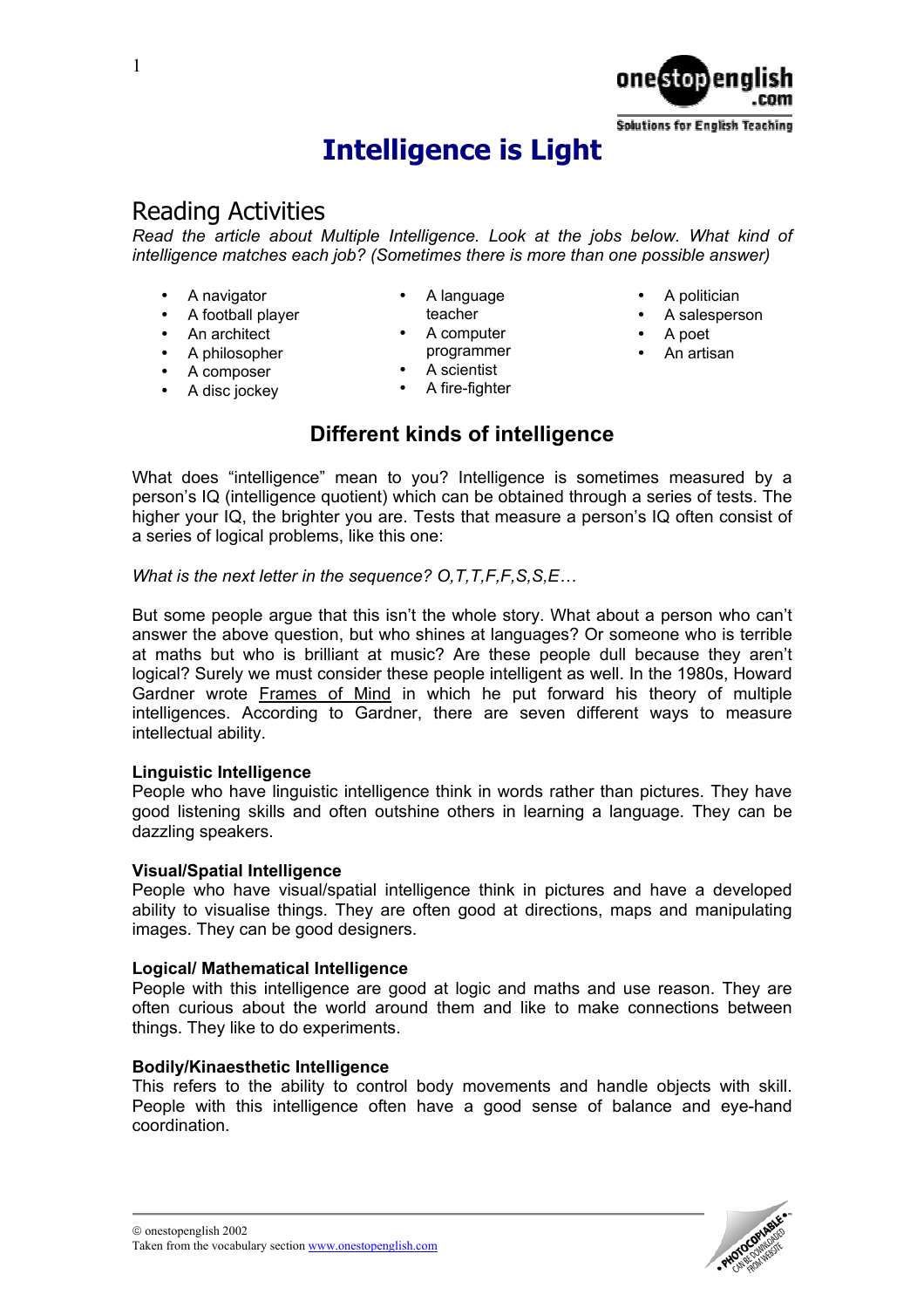

## **Musical Intelligence**

People who have musical intelligence think in sounds, rhythms and patterns. They immediately respond to music either appreciating or criticizing what they hear. They might get flashes of inspiration listening to different kinds of music.

### **Interpersonal Intelligence**

This refers to the ability to relate to others. Interpersonally bright people sometimes have the ability to detect other people's feelings and motivations. They are great organizers, but can sometimes manipulate people. They often try to keep the peace and encourage cooperation in groups.

### **Intrapersonal Intelligence**

People who have this intelligence understand themselves and the reason that they do things. They know their strengths and weaknesses and can act on these.

*What kind of intelligence do you have? If you have access to the Internet, take a test to find out! There are free tests available online at*…

[www.nedprod.com/Niall\\_stuff/intelligence\\_test.html](http://www.nedprod.com/Niall_stuff/intelligence_test.html) [www.clat.psu.edu/homes/bxb11/mi/MIQuiz.htm](http://www.clat.psu.edu/homes/bxb11/mi/MIQuiz.htm) [www.ldrc.ca/projects/miinventory/miinventory.php](http://www.ldrc.ca/projects/miinventory/miinventory.php)

*If you want to find out what your IQ is, you can take a free standard IQ test online at*  [www.funeducation.com/products/iqtest/](http://www.funeducation.com/products/iqtest/) 

# Metaphors for Intelligence

In English, intelligence is like a light. The more intelligent someone is, the brighter the light. For example, we can say that someone has a dazzling intellect. In this metaphor *we are comparing the effect of strong light with the person's intelligence.*

*We can also say a dazzling diamond necklace meaning the diamonds show a lot of light. This is a literal meaning* 

*Look back at the article. What metaphors for light can you find that are associated with being intelligent?* 

*Look at the following pairs of sentences. Complete the sentences using only one word. The word is the same for both sentences. Some of the words were in the article on Multiple Intelligences. When you are finished, check with a partner. Do you understand what the word means in each situation?* 

- 1. The light was very \_\_\_\_\_\_\_\_\_\_, it hurt my eyes.
- 2. She is a very \_\_\_\_\_\_\_\_\_\_\_\_\_ student, she always gets good marks.
- 3. If the sun \_\_\_\_\_\_\_\_\_\_, I'll dry the laundry outside in the garden.
- 4. Although I am very bad in history and computers, my teacher says I **Example 10** in music class.
- 5. There was a **contact of light and a huge explosion.**
- 6. The answer came to him in a \_\_\_\_\_\_\_\_\_\_\_\_\_\_\_\_ of inspiration.
- 7. He is a \_\_\_\_\_\_\_\_\_\_\_\_\_\_ scholar in the area of chemistry.
- 8. The \_\_\_\_\_\_\_\_\_\_\_\_\_\_ afternoon light reflects on the lake.
- 9. It was a \_\_\_\_\_\_\_\_\_\_\_, grey day and nobody wanted to go outside.
- 10. He was always \_\_\_\_\_\_\_\_\_\_\_ as a boy; he never listened in class and his work was often very bad.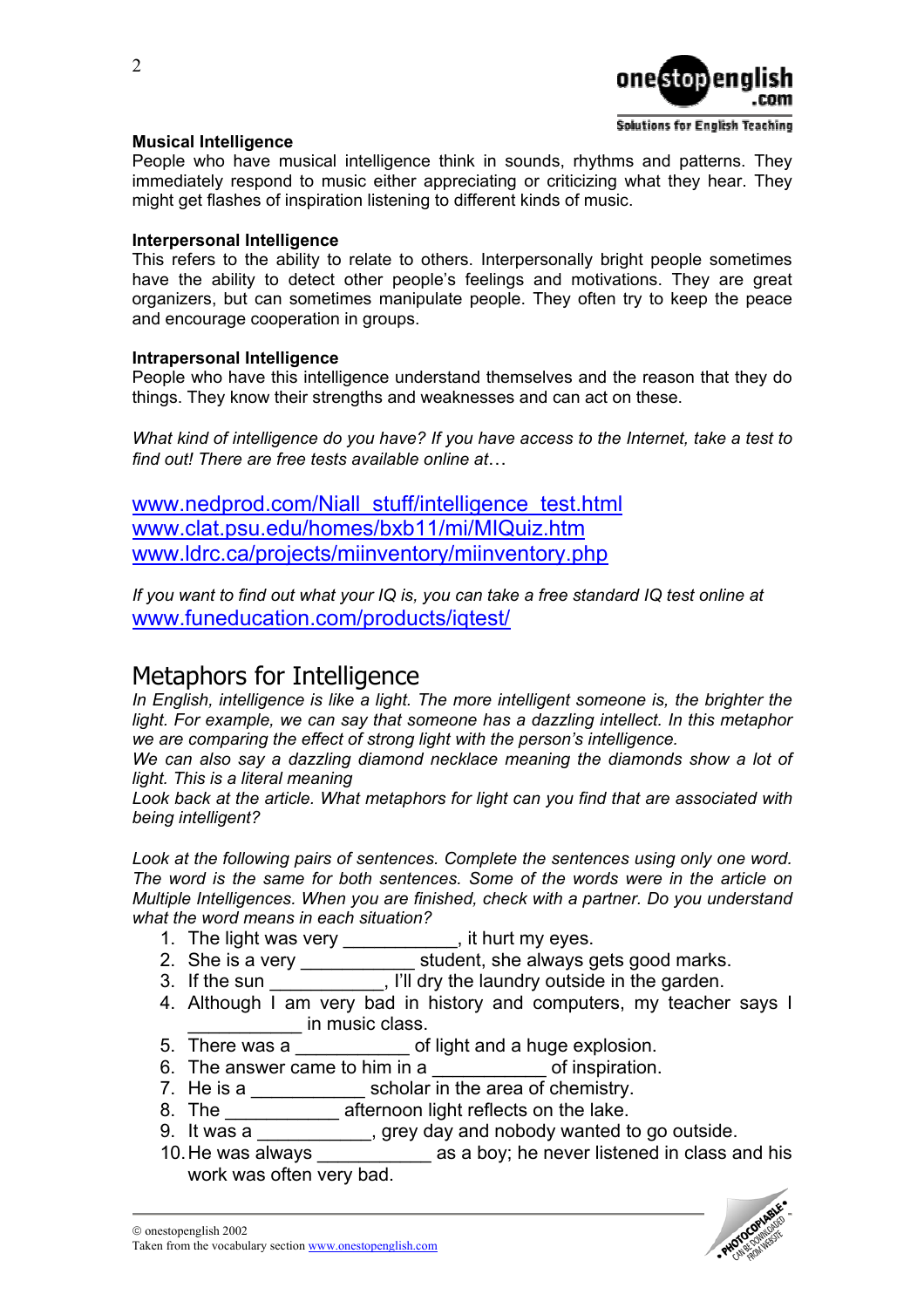

# Conversation Questions

Discuss the following questions with other students in the class.

- 1. Is there someone in your family who everyone says is brilliant? Who and why?
- 2. Do you know anyone who shines at languages? How do they do it?
- 3. Some people say they get flashes of inspiration in strange places (in the shower for example). Has this ever happened to you? Do you ever get flashes of inspiration? Where?
- 4. Can you remember someone from your schooldays who was very dull? What did they do to make you think that?
- 5. What do you think of Multiple Intelligence Theory? Do you think it is a good way of measuring intelligence? Do you think intelligence can be measured?